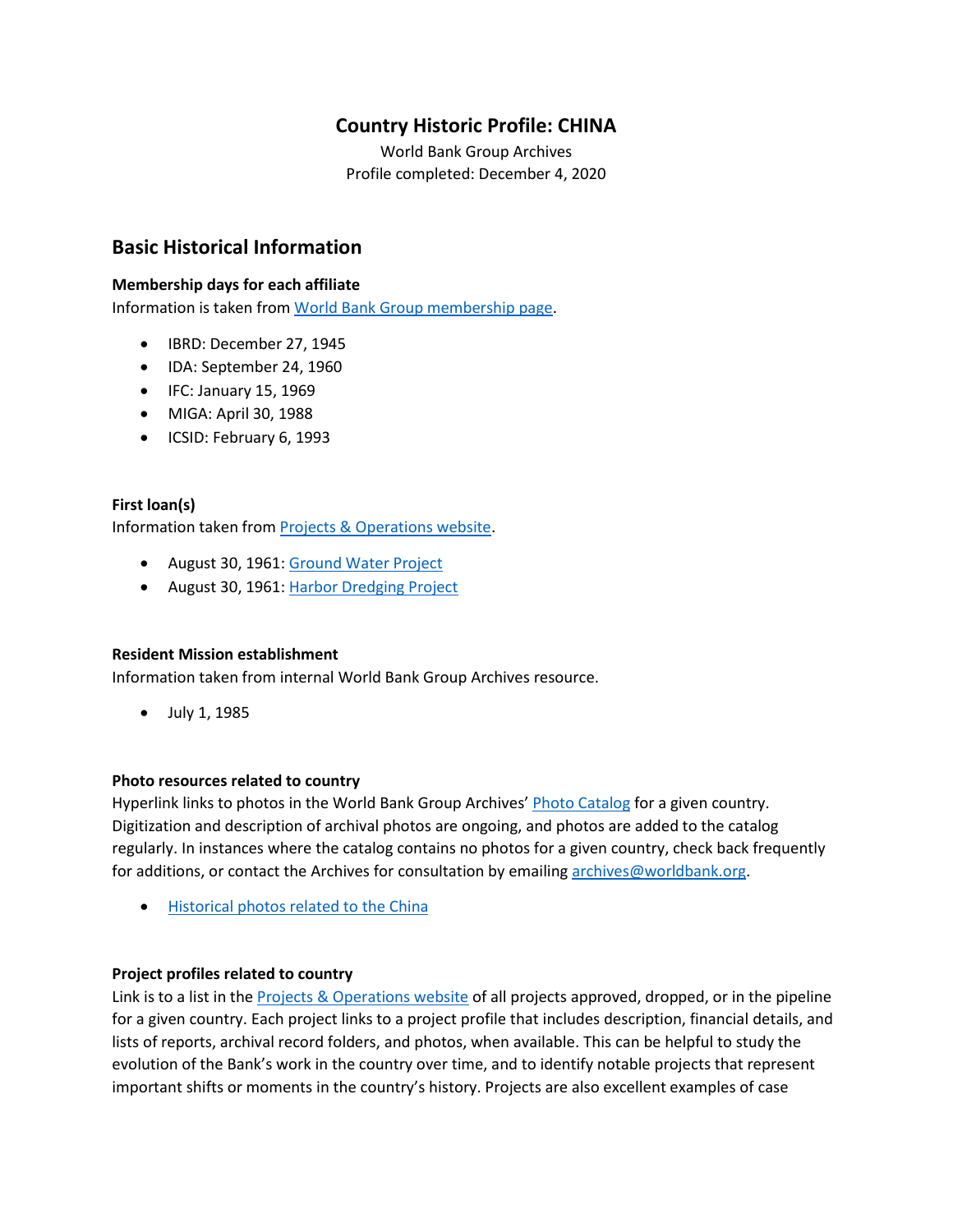studies of how the Bank made an impact in a particular sector. The WBG Archives have original records and other information related to these projects. Email [archives@worldbank.org](mailto:archives@worldbank.org) for guidance.

- China (Taiwan) [project profiles in Projects & Operations](https://projects.worldbank.org/en/projects-operations/projects-list?countrycode_exact=TW)
- [China project profiles in Projects & Operations](https://projects.worldbank.org/en/projects-operations/projects-list?countrycode_exact=CN)

#### **Description of operational records in Archives Holdings**

Archival records relating to Bank operations are described according to the ISAD(g) standard and are accessible in our [Archives Holdings catalog.](https://archivesholdings.worldbank.org/) Descriptions include lengthy organizational histories of the regional vice presidency responsible for operations in that region and a description of records created and transferred to the Archives by that vice presidency. The descriptions in the catalog can be helpful to understand the organizational context of Bank work, and to understand more about the content of the records in the Archives.

• [Records of the East Asia and Pacific Regional Vice Presidency](https://archivesholdings.worldbank.org/records-of-east-asia-and-pacific-regional-office-vice-presidency)

#### **Chronology events**

Events have been selected from the Archivists' Chronology, an 800+ page resource compiled by Bank Group archivists over the course of the institution's history. Events chosen include important firsts, milestones and other events that evidence the country's development history and/or its relationship with the World Bank Group. The Archivists' Chronology is accessible on [this page.](https://www.worldbank.org/en/about/archives/history/timeline) This list of events can be helpful to determine if you'd like to dig deeper into any moments in the country's history of engagement with the Bank. The WBG Archives may have original records and other information about these events. Email [archives@worldbank.org](mailto:archives@worldbank.org) for guidance.

#### **Bretton Woods Conference; Representatives of China Attend**

July 1-22, 1944

**IBRD Articles of Agreement Signed by China** December 27, 1945

**IDA Articles of Agreement Signed by China** September 24, 1960

**First Funding for China** August 30, 1961

**IFC Articles of Agreement Signed by China** January 15, 1969

**People's Republic of China Assumes Representation as China in the World Bank Group** May 15, 1980

**Resident Mission in Beijing, China Opens** July 1, 1985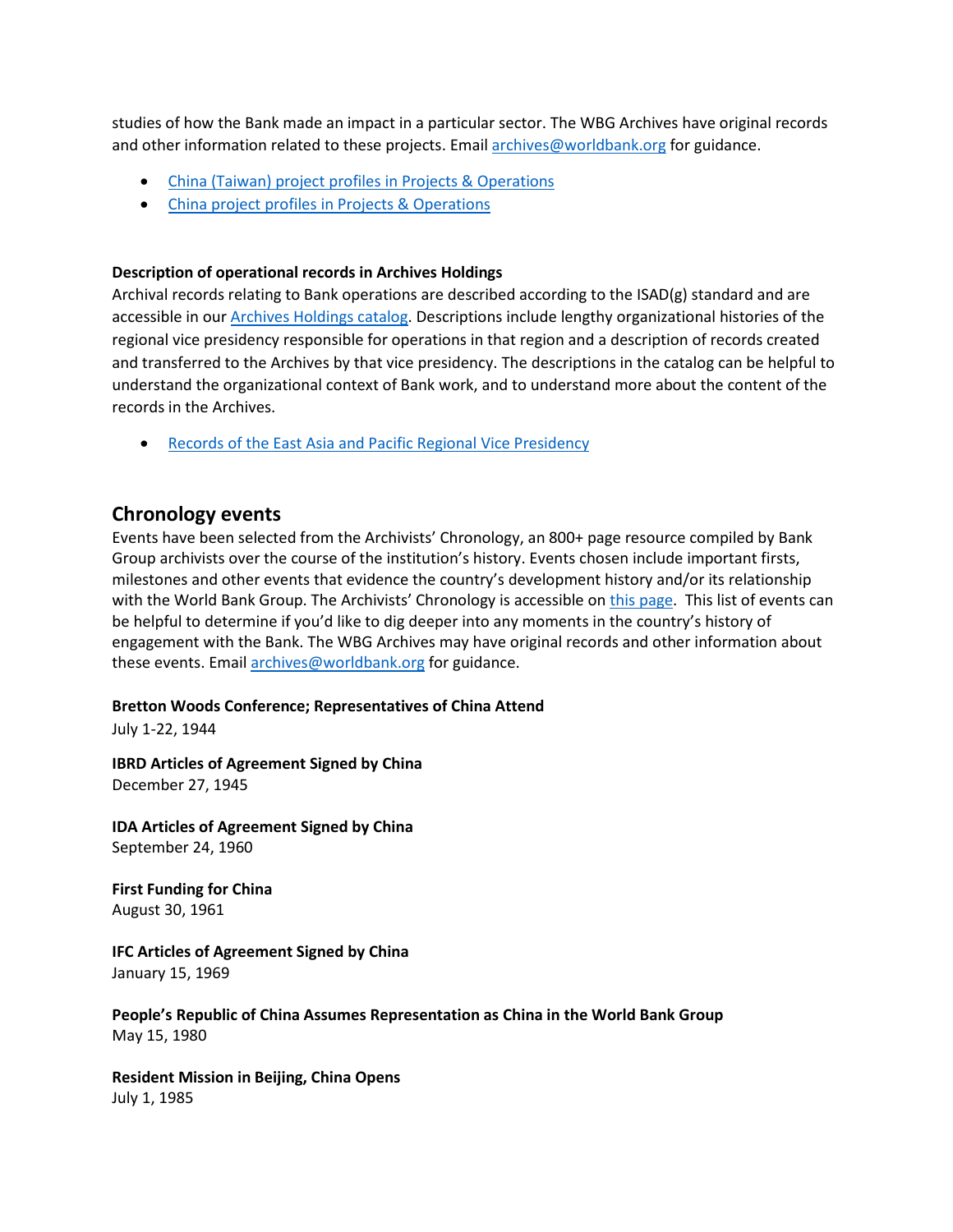#### **MIGA Articles of Agreement Signed by China**

April 30, 1988

**IDA Governors Limit the Combined Allocation of IDA Funds to China and India to 30%** January 23, 1991

**China Replaces India as Largest IDA Borrower** June 30, 1991

**China Joins ICSID** February 6, 1993

**Senior Vice President and Chief Economist Joseph Stiglitz Visits Beijing** July 19, 1998

**President Wolfensohn Visits China** May 22, 2002

**President Wolfowitz to Travel to Asia and Europe, Including China** October 7, 2005

### **World Bank Group Timeline Events**

Events are selected from th[e World Bank Group Timeline.](https://timeline.worldbank.org/#event-bretton-woods-conference-begins) The Timeline is an online platform created by the Archives designed to highlight the important events in the Bank Group's history and to illuminate those events through a variety of archival records, photos, video and audio clips, oral history transcripts, reports, and more.

[China becomes largest IDA borrower](https://timeline.worldbank.org/?field_timeline_target_id=All&combine=china#event-china-becomes-largest-ida-borrower) June 30, 1991

[IDA15 replenishment features six first-time donors including China](https://timeline.worldbank.org/?field_timeline_target_id=All&combine=china#event-ida15-replenishment-features-six-first-time-donors-including-china) November 6, 2008

## **Early Country Economic Reports**

Reports have been selected from the **Documents & Reports website**, a database of publicly available World Bank Group authored reports and publications dating to the opening of the Bank in 1946. Country economic reports selected here are, in many cases, some of the earliest economic studies ever published on Bank member countries. Reports discussing the whole economy of a country, rather than individual sectors, are prioritized in this list.

| China - Economic report on China (Taiwan)       | June 17, 1959     |
|-------------------------------------------------|-------------------|
| Taiwan - The economy of Taiwan                  | August 18, 1961   |
| China - Current economic position and prospects | February 28, 1963 |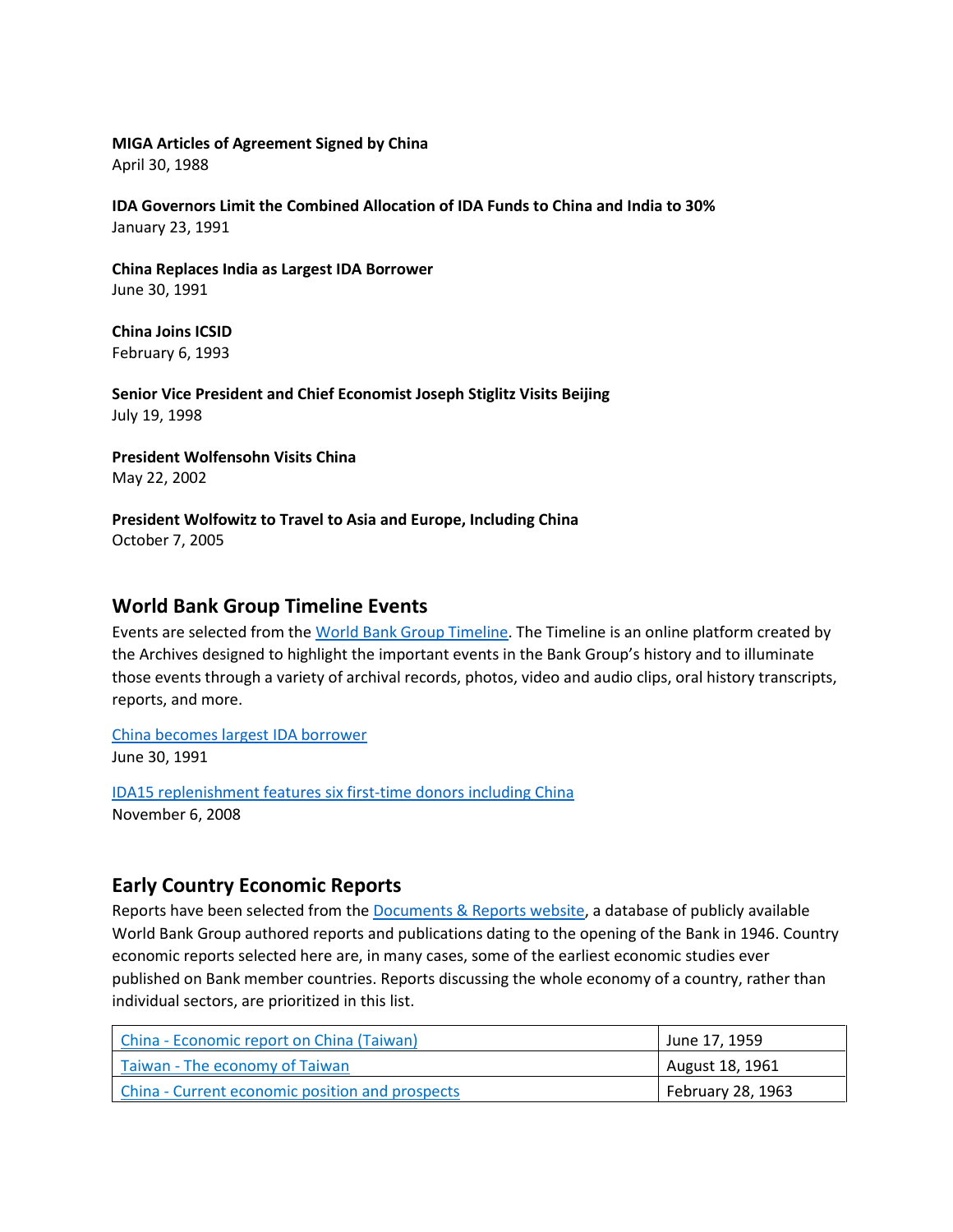| China - Current economic position and prospects                                                                                                    | July 31, 1964      |
|----------------------------------------------------------------------------------------------------------------------------------------------------|--------------------|
| China - Memorandum on the current economic situation                                                                                               | December 3, 1964   |
| China - Current economic position and prospects                                                                                                    | November 30, 1966  |
| China - Current economic position and prospects                                                                                                    | September 11, 1968 |
| China - Current economic position and prospects (Vol. 2)                                                                                           | September 11, 1968 |
| China - Economic position and prospects (Vol. 2): Tax system and reform                                                                            | September 11, 1970 |
| China - Economic position and prospects (Vol. 3): Statistical appendix                                                                             | September 11, 1970 |
| China - Economic position and prospects: Main report                                                                                               | September 11, 1970 |
| <b>Economic growth and employment in China</b>                                                                                                     | January 1, 1979    |
| China - Socialist economic development: Main report                                                                                                | March 2, 1982      |
| China - Socialist economic development (Vol. 2): Annex A: Statistical system<br>and basic data                                                     | March 10, 1982     |
| China - Socialist economic development (Vol. 3): Annex B: Population,<br>health and nutrition                                                      | March 10, 1982     |
| China - Socialist economic development (Vol. 4): Annex C: Agricultural<br>development                                                              | March 10, 1982     |
| China - Socialist economic development (Vol. 5): Annex D: Challenges and<br>achievements in industry                                               | March 10, 1982     |
| China - Socialist economic development (Vol. 6): Annex E: The energy sector                                                                        | March 10, 1982     |
| China - Socialist economic development (Vol. 7): Annex F: The transport<br>sector                                                                  | March 10, 1982     |
| China - Socialist economic development (Vol. 8): Annex G: Education                                                                                | March 10, 1982     |
| China - Socialist economic development (Vol. 9): Annex H: External trade<br>and finance                                                            | March 10, 1982     |
| China - Socialist economic development (Vol. 2): The social sectors:<br>population, health, nutrition, and education                               | August 1, 1983     |
| China - Socialist economic development: The economy, statistical system,<br>and basic data                                                         | August 1, 1983     |
| China - Socialist economic development (Vol. 3): The economic sectors:<br>agriculture, industry, energy, transport, and external trade and finance | August 31, 1983    |
| China - Long-term issues and options (Vol. 2): Annex A: issues and prospects<br>in education                                                       | May 31, 1985       |
| China - Long-term issues and options (Vol. 3): Annex B: agriculture to the<br>year 2000: prospects and options                                     | May 31, 1985       |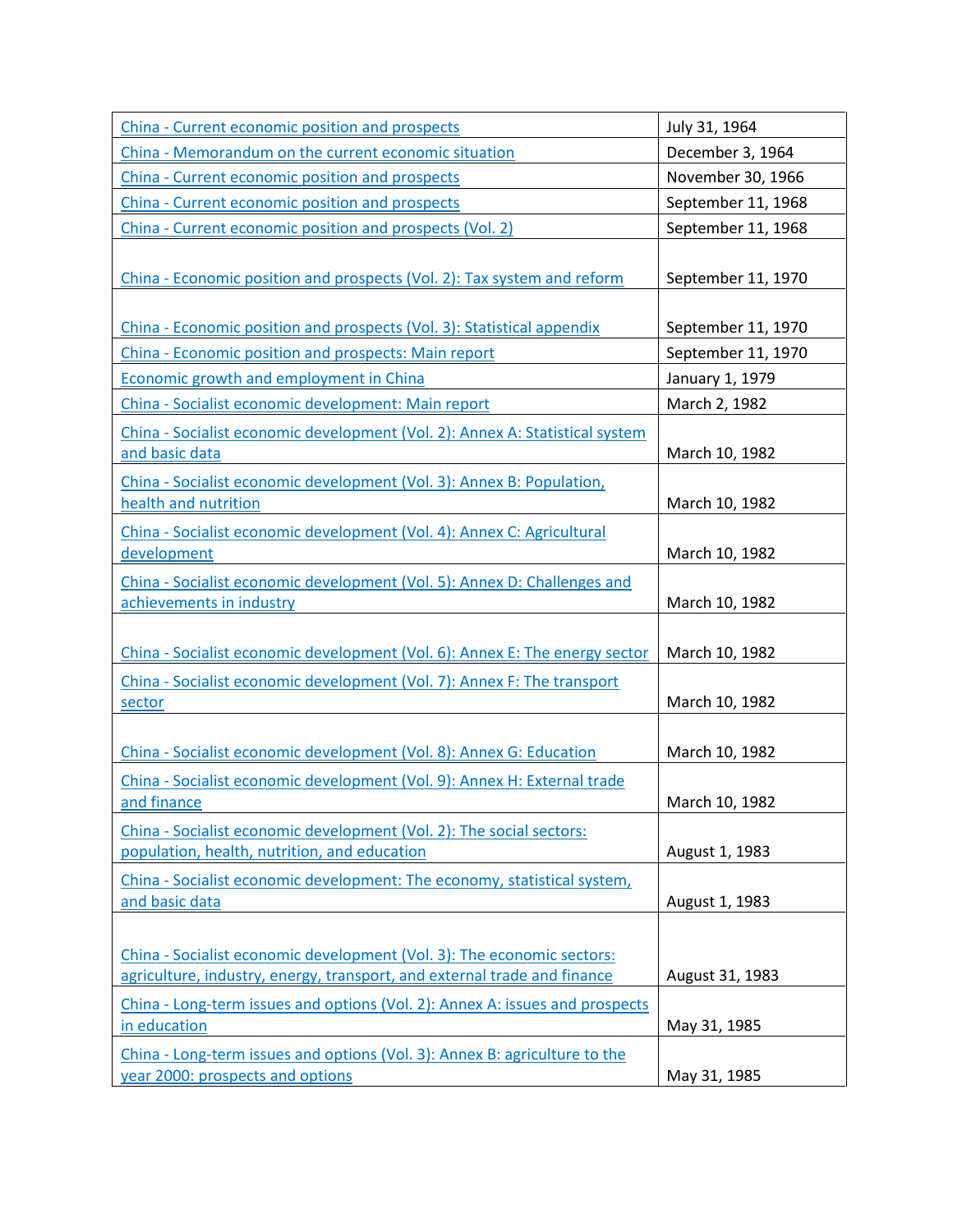| China - Long-term issues and options (Vol. 4): Annex C: energy          | May 31, 1985     |
|-------------------------------------------------------------------------|------------------|
| China - Long-term issues and options (Vol. 5): Annex D: model and       |                  |
| projections                                                             | May 31, 1985     |
| China - Long-term issues and options (Vol. 6)                           | May 31, 1985     |
|                                                                         |                  |
| China - Long-term issues and options (Vol. 7): Annex F: transport       | May 31, 1985     |
| China - Long-term issues and options: The main report                   | May 31, 1985     |
|                                                                         |                  |
| China - Country economic memorandum: between plan and market            | May 8, 1990      |
| China - Country economic memorandum: reform and the role of the plan in |                  |
| the 1990s                                                               | June 19, 1992    |
| China - Country economic memorandum: macroeconomic stability in a       |                  |
| decentralized economy                                                   | October 26, 1994 |

# **Country Assistance Strategies**

List is based on a similar list compiled by World Bank's Secretary's staff. Introduced in 1990 and replaced by the Country Partnership Framework (CPF) in 2014, the CAS is an overview of each borrowing country's current economic situation and contains a discussion of its development challenges, prospects, and project-planning. CASs were often initially published as part of project documents but later on were published as standalone documents.

| China - Country assistance strategy                                       | May 4, 1995       |
|---------------------------------------------------------------------------|-------------------|
| <b>China - Country Assistance Strategy</b>                                | February 25, 1997 |
| China - Country assistance strategy: progress report                      | May 5, 1998       |
| China - Country assistance strategy                                       | January 22, 2003  |
| China - Country partnership strategy                                      | May 23, 2006      |
| China - Country partnership strategy progress report for the period 2006- |                   |
| 2010                                                                      | December 24, 2008 |
| China - Country partnership strategy for the period FY13-FY16             | November 11, 2012 |
| China - Performance and learning review of the country partnership        |                   |
| strategy for the period FY13-16                                           | January 6, 2016   |
| China - Country Partnership Framework for the Period FY2020-2025          | November 11, 2019 |

# **Staff Newsletters**

Resources have been selected from the World Bank Group's [Documents & Reports website.](https://documents.worldbank.org/) The World Bank has produced a staff newsletter since 1947. The publication has changed its name twice: from International Bank Notes to Bank Notes in 1971 and then to Bank's World in 1982. The newsletter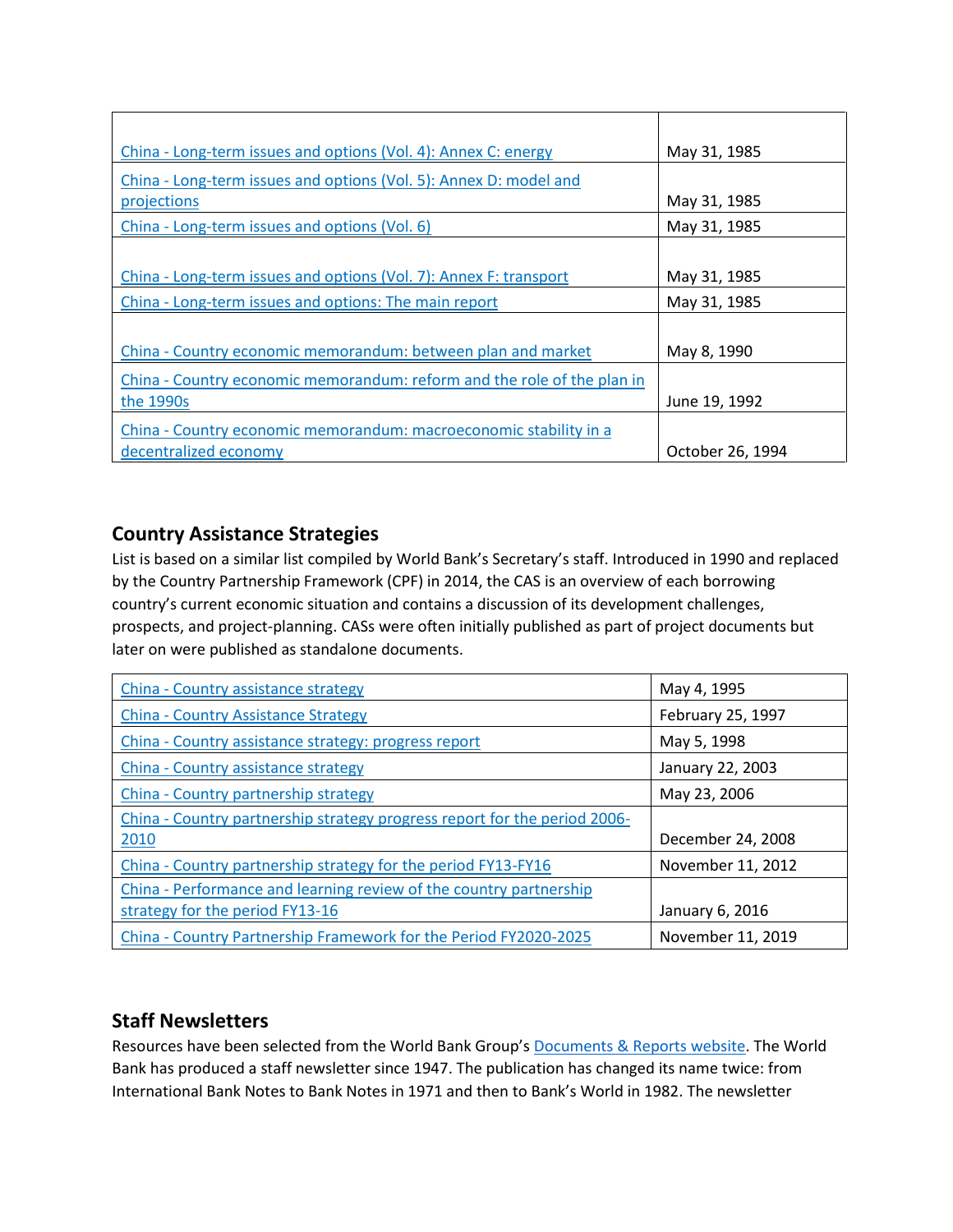moved online in 2000 and physical publication ceased. In addition to offering news relating to Bank operations and country development, the newsletters were intended to foster a sense of community among staff by highlighting social events, marriages and births, arrival of new staff, recreational events, favorite cooking recipes submitted by staff, and features on different aspects of staff's home country and culture.

|                                             |                    | "Impressions from Shanghai and       |
|---------------------------------------------|--------------------|--------------------------------------|
| International Bank Notes -- Vol. 2, Iss. 11 | June 15, 1948      | Peiping"                             |
|                                             |                    | "Dr. Joseph S. Gould, Economic       |
|                                             |                    | Department, Took These Pictures      |
| International Bank Notes -- Vol. 3, Iss. 2  | January 15, 1949   | on Recent Far East Mission"          |
| International Bank Notes -- Vol. 3, Iss. 4  | March 1, 1949      | "My Trip to China"                   |
| <b>Bank Notes</b>                           | June 1, 1977       | "China film draws crowds"            |
| Bank's World -- Vol. 2, Iss. 7              | July 1, 1983       | "Visit to China"                     |
| Bank's World -- Vol. 2, Iss. 12             | December 1, 1983   | "Institute Extends Its Program to    |
|                                             |                    | Most Populous Nation -- EDI, China   |
|                                             |                    | - A New Partnership"                 |
| Bank's World -- Vol. 4, Iss. 1              | January 1, 1985    | Bank Supports Country's Program      |
|                                             |                    | of Economic Reform - China Looks     |
|                                             |                    | to the Year 2000                     |
| Bank's World -- Vol. 4, Iss. 10             | October 1, 1985    | "New World Bank Publication Looks    |
|                                             |                    | at Long-Term Iss., Options - China   |
|                                             |                    | Report"                              |
| Bank's World -- Vol. 4, Iss. 10             | October 1, 1985    | "Mission to Gansu Province"          |
| Bank's World -- Vol. 6, Iss. 9              | September 1, 1987  | "Hands on for PRC - China            |
|                                             |                    | Computes"                            |
| Bank's World -- Vol. 7, Iss. 5              | May 1, 1988        | "Conables Note Many Differences -    |
|                                             |                    | China is Changing"                   |
| Bank's World -- Vol. 7, Iss. 7              | July 1, 1988       | "Saving the Wood - After the Fire"   |
|                                             |                    | $(p. 2-4)$                           |
| Bank's World -- Vol. 9, Iss. 11             | November 1, 1990   | "Ten Chinese Officials on a Training |
|                                             |                    | Program - Coming to America"         |
| Bank's World -- Vol. 12, Iss. 2             | February 1, 1993   | "Water, Water Everywhere - But       |
|                                             |                    | Fish Farms Protect Luoxi"            |
| Bank's World -- Vol. 14, Iss. 2             | February 1, 1995   | "Conserving China's Cultural Relics" |
| Bank's World -- Vol. 1, Iss. 11             | August 22, 1997    | "It's still like Manhattan on        |
|                                             |                    | steroids"                            |
| Bank's World -- Vol. 1, Iss. 12             | September 18, 1997 | "China's challenging voyage of       |
|                                             |                    | change"                              |

## **Oral histories**

Oral histories are selected from the World Bank Group Archives' [Oral History website.](https://oralhistory.worldbank.org/) The site contains transcripts of oral history interviews with departed staff and, in lesser number, Executive Directors and other individuals affiliated with or impacted by the World Bank Group. Interviews were conducted as part of an ongoing effort by the Archives to collect the personal stories and reflections of Bank Group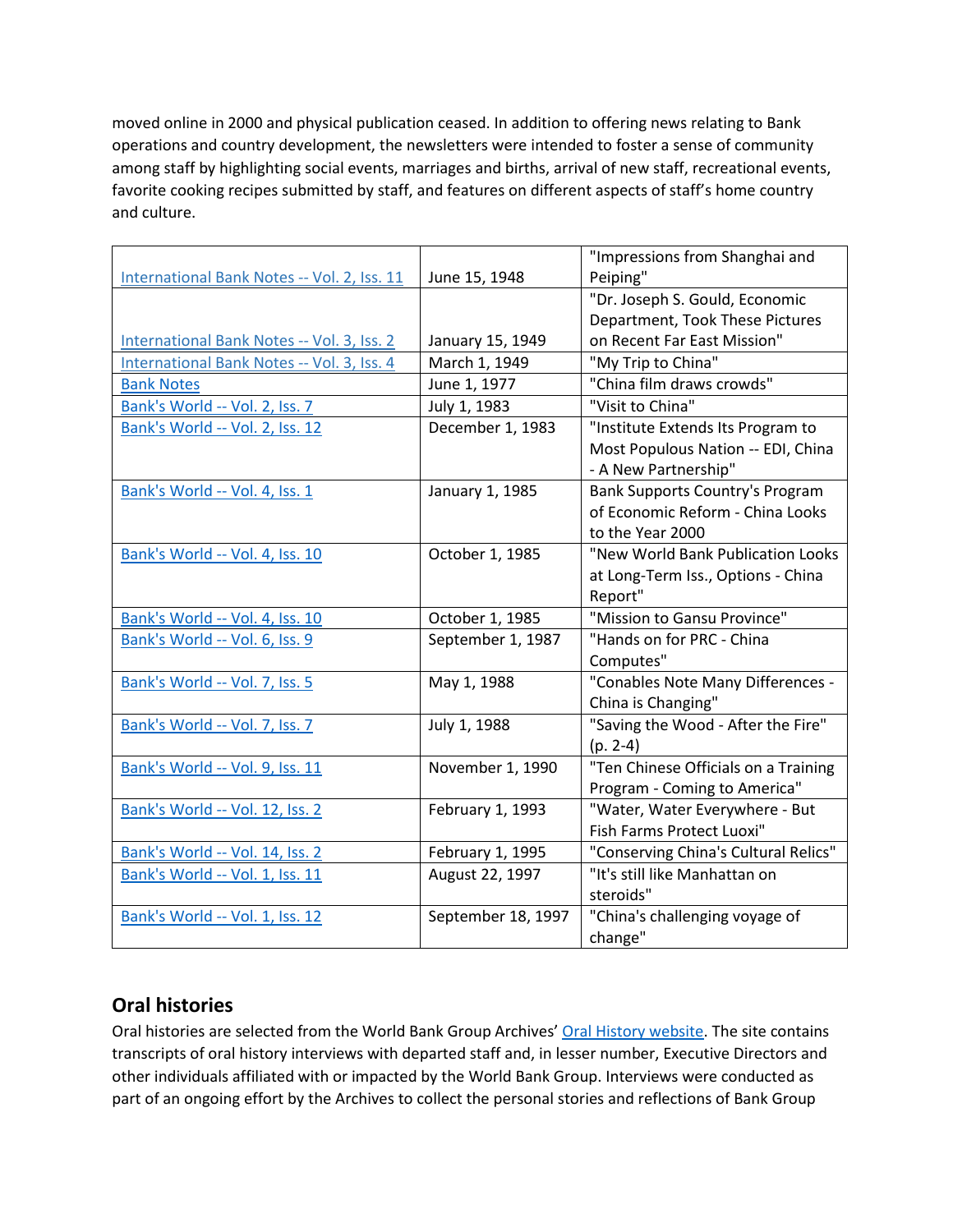staff. A portion of the interviews were conducted as research for publications. Each transcript provides a valuable first-person account of Bank activities and decision-making from the very beginning of its operations.

| Syed Shahid Husain                                        | July 5, 1991 and September 29, 1992         |
|-----------------------------------------------------------|---------------------------------------------|
| J. Burke Knapp                                            | October 6 and 29, 1981                      |
| Sir Denis H. F. Rickett                                   | August 20, 1986                             |
| Barber B. Conable                                         | May 8 and August 19, 1991                   |
| Sven Burmester, Leif Christoffersen, Caio Koch-Weser, and | September 29, 1992                          |
| Olivier Lafourcade                                        |                                             |
| Shahid Javed Burki                                        | January 16, 1992 and February 2, 1993       |
| Syed Shahid Husain                                        | March 18, April 20, and June 14, 1994       |
| Attila Karaosmanoglu                                      | November 17, 1994 and January 10, and 18,   |
|                                                           | 1995                                        |
| Shahid Javed Burki                                        | June 27 and 28 and July 2, 2002             |
| Edwin R. Lim                                              | October 30 and 31, 2002                     |
| Lester Nurick                                             | November 10, December 5, 2003; February 20, |
|                                                           | April 7, 2004; February 22, 2005            |
| Uma Lele                                                  | October 25 and 26, 2005                     |
| Jochen Kraske                                             | March 3, 13, and 20, 2006                   |
| Paul Cadario                                              | April 4, 17, 22, 30, 2013                   |

# **Online exhibits**

Online exhibits are authored by World Bank Group staff and are accessible on both the Archives' [external site](https://www.worldbank.org/en/about/archives/history/exhibits) and as a [series of older exhibits](https://documents.worldbank.org/en/publication/documents-reports/documentlist?colti=World%20Bank%20Group%20Archives%20exhibit%20series) in the Documents & Reports website. Exhibits focus on notable personalities and accomplishments in the Bank Group's history.

None.

## **Executive Directors**

List based on World Bank Group [Board of Directors website.](https://worldbankgroup.sharepoint.com/sites/wbsites/ExecutiveBoard/Pages/pc/About-the-Boards-05222019-155532/List-of-Executi-05222019-155839.aspx) The country following the name of each ED indicates their nationality.

| SHEN, Yuen-Ting, (Republic of China)   | May 7, 1946       | November 28, 1948 |
|----------------------------------------|-------------------|-------------------|
| CHANG, Yueh-Lien, (Republic of China)  | January 1, 1949   | August 26, 1953   |
| LEE, Kan (Republic of China)           | August 27, 1953   | October 31, 1960  |
| CHEN, Reignson C., (Republic of China) | November 1, 1960  | October 31, 1966  |
| CHEN, Reignson C., (Republic of China) | November 1, 1966  | July 24, 1972     |
| WONG, Martin, (Republic of China)      | July 25, 1972     | October 31, 1972  |
| WANG, Liansheng (China)                | November 1, 1980  | October 31, 1983  |
| XU Naijiong (China)                    | December 12, 1983 | October 31, 1988  |